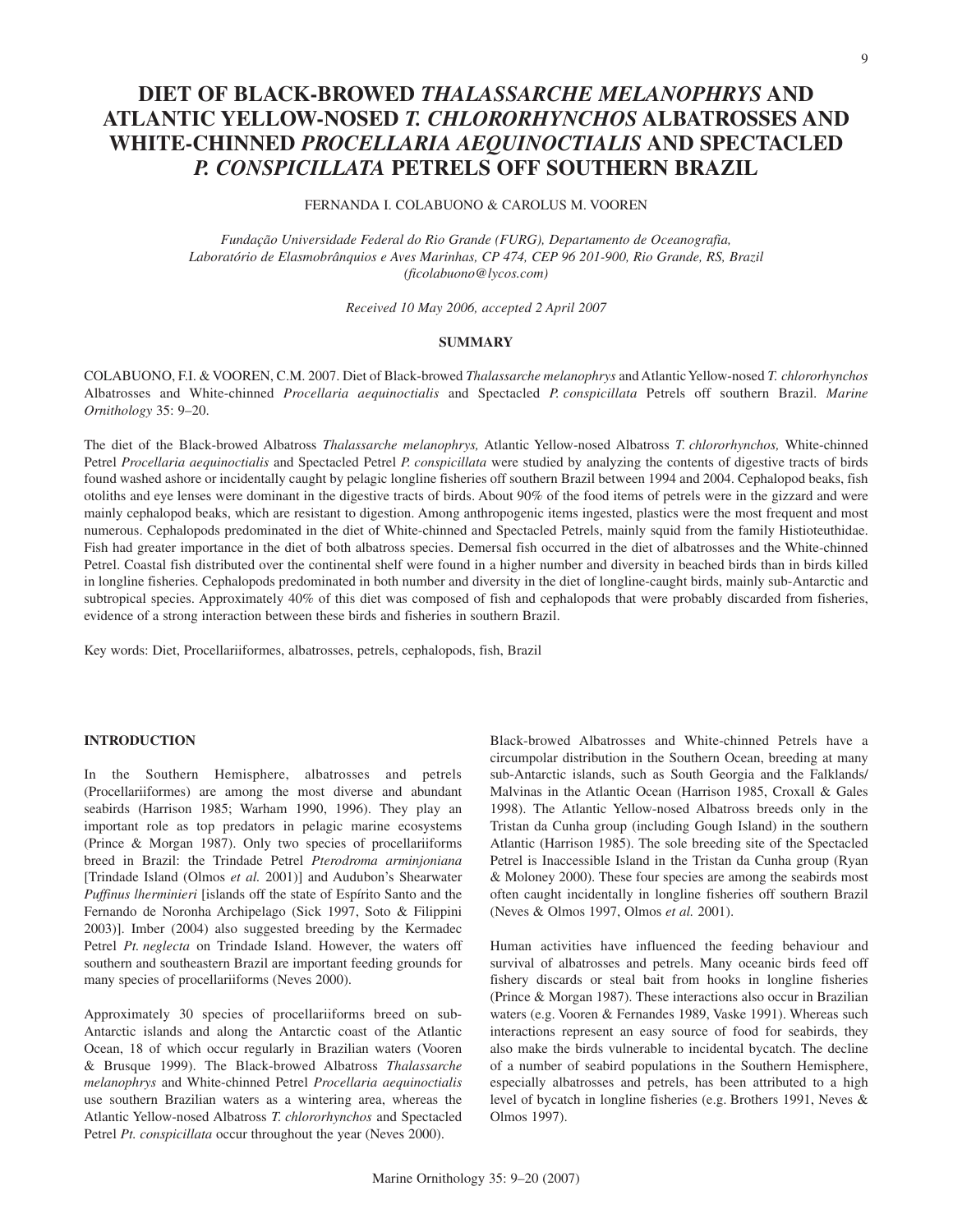Most studies on the diet of Procellariiformes have been conducted in breeding colonies where these birds are more accessible (e.g. Prince & Morgan 1987, Cherel & Klages 1997). Information on the diet of albatrosses and petrels during the non-breeding period on important feeding grounds such as southern Brazil may help to determine and reinforce the use of measures for mitigating bycatch in longline fisheries. The present study describes and quantifies the diet of Black-browed and Atlantic Yellow-nosed Albatrosses and Whitechinned and Spectacled Petrels caught incidentally in longline fisheries or found washed ashore in southern Brazil.

#### **METHODS**

We performed a diet analysis on 126 specimens (56 Black-browed Albatrosses, 27 Atlantic Yellow-nosed Albatrosses, 36 White-chinned Petrels and seven Spectacled Petrels) collected between 1994 and 2004. Of the 126 specimens, 57 were incidentally caught in nine commercial pelagic longline fishing cruises off southern Brazil (28–33°S, 36–54°W), 18 were obtained from four scientific cruises operating with pelagic longlines on the Rio Grande do Sul slope (27–34°S, 47–51°W) and the remaining 51 specimens were found washed ashore on the Rio Grande do Sul coast (29–33°S) (Fig. 1).

We extracted digestive tracts from the connection between the proventriculus and the esophagus to the cloaca. The largest proventriculus and ventriculus lengths were recorded for wellpreserved specimens. All items found in the proventriculus, ventriculus and intestine were collected from each specimen. Perishable contents were fixed in 10% formalin and preserved in 70% ethanol. Cephalopod beaks were preserved in a 1:1 solution of 70% ethanol and glycerin (Santos 1999). Fish otoliths and anthropogenic debris were cleaned and preserved dry. The following definitions were adopted:

- • Food item—any food remains identified to the lowest taxon
- Prey—individual organisms ingested by the bird
- Food remains—a prey, or part thereof, found in the digestive tract
- Food contents—the set of food remains found in the digestive tract
- • Debris—any anthropogenic object

Food items (whole fish, otoliths, scales, teeth and hypural bones) were identified following Figueiredo & Menezes (1978, 1980), Pinedo (1982), Corrêa & Vianna (1992) and Naves (1999). Cephalopod beaks were identified following Clarke (1986), Santos & Haimovici (1998) and Santos (1999). Systematic collections of the Fundação Universidade Federal do Rio Grande were consulted to assist in species identification. The number of fish prey in each specimen was determined by the maximum number of entire prey, hypural bones or the number of pairs of otoliths or eye lenses. The number of cephalopod prey was determined from the maximum number of either upper or lower beaks of each species or the number of pairs of eye lenses.

Otoliths and cephalopod beaks were measured microscopically with an ocular micrometer. Only sagitta otoliths were considered. For each otolith, the length and an index of digestion (ID) were recorded. Measurements of otoliths [ID of 0 meaning no sign of wear or digestion; ID of 1 meaning slightly worn otolith edges, but sulcus acusticus still well defined (Bugoni & Vooren 2004)] were used in the regression to calculate the total length (TL) and body mass (M) of the fish. The upper (URL) and lower (LRL) rostral lengths of squids and upper (UHL) and lower (LHL) hood lengths of cephalopod beaks were used in regression equations to estimate the mantle length (ML) and body mass (M) of squids and octopuses respectively. Only non-fragmented cephalopods beaks were considered. Appendix 1 gives the equations used to estimate the body or mantle length and mass of each fish and cephalopod prey. The body mass of fish with no measurable otoliths and cephalopods with no measurable beaks were determined as the mean body mass of the lowest corresponding taxon, estimated after pooling all samples from the same predator species. The same procedure was adopted when the regression equation was not available for a given prey.

These parameters were calculated for each food item found in the food contents of each bird species:

- Frequency of occurrence (FO) in the contents (i.e. number of contents with occurrence of the food type)
- Relative frequency of occurrence (FO%) (i.e. FO as a percentage of the total number of contents examined
- Number of prey (N) counted in the polled sample of contents
- Numerical proportion  $(N\%)$  in the diet (i.e. N as a percentage of the total number of prey of all food types in the polled sample)
- Total mass (M) of all prey in the polled sample
- Mass proportion of each prey  $(M\%)$  relative to all food items in the polled sample
- The Index of Relative Importance (IRI) described by Pinkas *et al.* (1971), with volumetric modification, where  $IRI = (Nr\%$ + M%) FO% (Castley *et al.* 1991)

The Mann–Whitney nonparametric test for independent samples (StatSoft 1996) at a significance level of 0.05 was applied to test differences among the mean number of fish, cephalopods and anthropogenic objects in the contents of beached birds and birds caught by longline fisheries.



**Fig 1.** Sampling locations of beached birds on the Rio Grande do Sul coast and of birds incidentally caught by pelagic longline fisheries in Brazilian waters.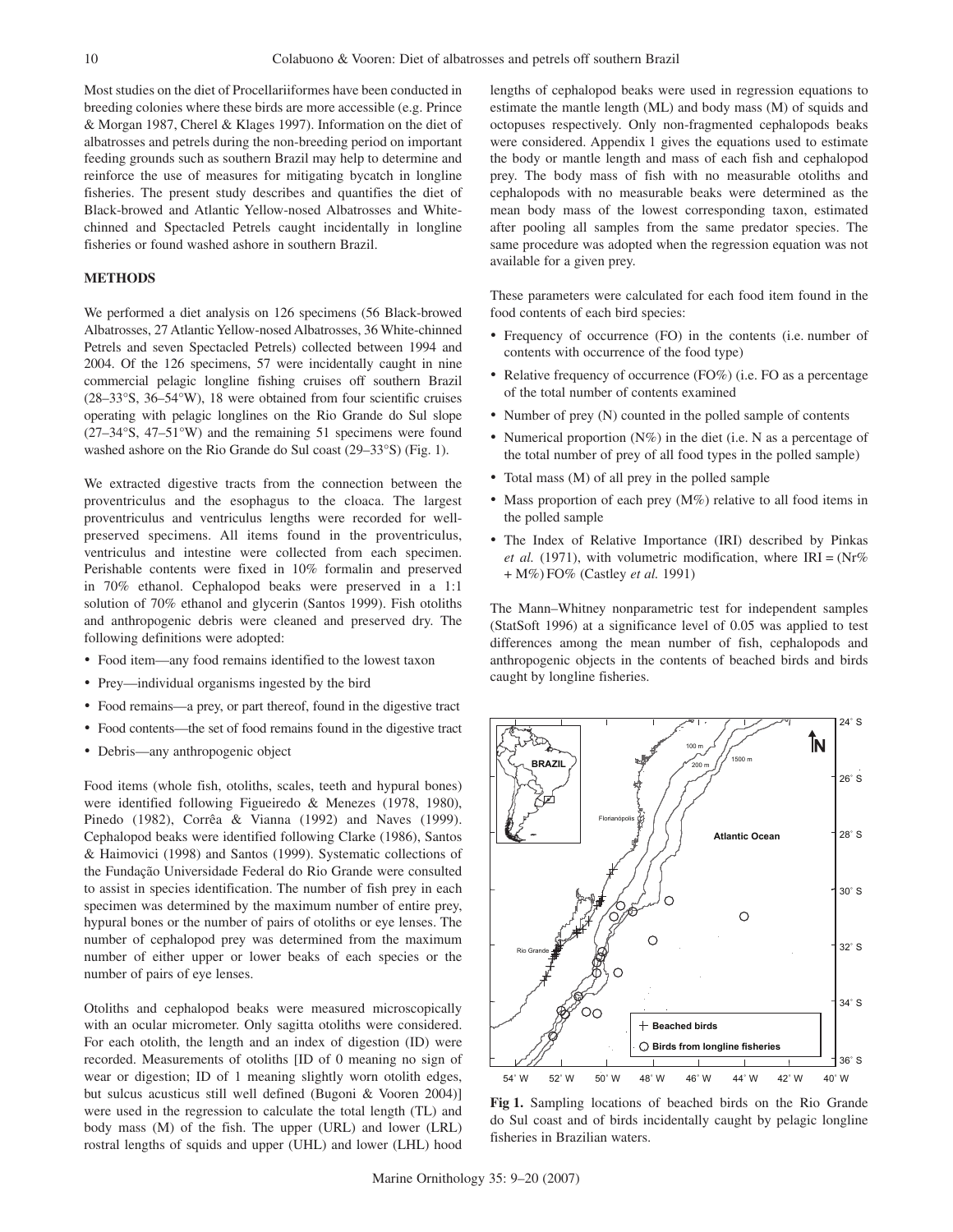# **RESULTS**

Most of the Black-browed Albatrosses in the sample were juveniles; most of the Atlantic Yellow-nosed Albatrosses were adults. All Black-browed Albatrosses caught by longline fisheries and 55% of the beached birds were juveniles. Adult Atlantic Yellow-nosed Albatrosses represented 94% of specimens caught by longline fisheries and 75% of beached birds.

The proportion of birds with food contents in their digestive tracts varied between species and by the origin of the sample. Food remains were found in the digestive tract of 83% of Atlantic Yellownosed Albatrosses and 75% of White-chinned Petrels washed ashore. All individuals of both species that were incidentally caught in longline fisheries contained food remains. In contrast, in Blackbrowed Albatrosses, food remains were found in 83% of beached and in 77% of incidentally caught birds.

| TABLE 1                                                                                                         |
|-----------------------------------------------------------------------------------------------------------------|
| Contents of the proventriculus (P) and ventriculus (V) of 45 Black-browed Albatrosses Thalassarche melanophrys, |
| 26 Atlantic Yellow-nosed Albatrosses T. chlororhynchos, 32 White-chinned Petrels Procellaria aequinoctialis and |
| seven Spectacled Petrels P. conspicillata from southern Brazil                                                  |

| Object types                     |                | T. melanophrys |                | T. chlororhynchos         |                | P. aequinoctialis         | P. conspicillata |                |
|----------------------------------|----------------|----------------|----------------|---------------------------|----------------|---------------------------|------------------|----------------|
|                                  | ${\bf P}$      | $\mathbf V$    | $\, {\bf P}$   | $\ensuremath{\mathbf{V}}$ | ${\bf P}$      | $\ensuremath{\mathbf{V}}$ | ${\bf P}$        | V              |
| Fish                             |                |                |                |                           |                |                           |                  |                |
| Sagitta otoliths                 | 24             | 31             | 7              | 13                        | $\overline{4}$ | 30                        |                  | 6              |
| Asteriscus otoliths              | $\mathbf{1}$   |                |                |                           |                | $\overline{\phantom{0}}$  |                  |                |
| Eye lenses                       | 39             | 67             | $\overline{4}$ | 9                         | 1              | 64                        |                  |                |
| Teeth                            | 6              |                | 1              |                           | $\overline{2}$ |                           |                  |                |
| Hypural bones                    | 3              |                |                |                           |                |                           | 1                |                |
| Other teleost bones              | 23             | 6              | 22             |                           | 12             | 2                         | $\sqrt{2}$       |                |
| Flesh                            | 6              | 1              | 5              |                           |                |                           |                  |                |
| Entire teleosts                  | $\mathbf{1}$   |                |                |                           | $\mathfrak z$  |                           |                  |                |
| Shark skin                       | $\mathbf{1}$   | $\mathbf{1}$   |                |                           |                |                           |                  |                |
| Cephalopods                      |                |                |                |                           |                |                           |                  |                |
| Cephalopod beak                  | $22\,$         | 57             | 6              | $42\,$                    | 25             | 877                       | $22\,$           | 178            |
| Eye lenses                       | 10             | $10\,$         | 3              | 19                        |                | 85                        |                  | 7              |
| Flesh                            | 4              |                | $\mathbf{1}$   | $\overline{\phantom{0}}$  | $\overline{2}$ |                           | $\sqrt{2}$       |                |
| Entire cephalopods               | $\mathbf{1}$   |                | $\mathbf{1}$   |                           | $\mathbf{1}$   |                           |                  |                |
| <b>Birds</b>                     |                |                |                |                           |                |                           |                  |                |
| Ramphotheca                      | $\mathbf{1}$   |                |                |                           |                |                           |                  |                |
| Feet                             | 1              |                |                |                           |                |                           |                  |                |
| Feathers                         | $\mathfrak{Z}$ |                | $\mathbf{1}$   |                           |                |                           |                  |                |
| <b>Crustaceans</b>               |                |                |                |                           |                |                           |                  |                |
| Exoskeletons                     |                | $\mathbf{1}$   |                |                           |                |                           |                  |                |
| <b>Total food objects</b>        | 146            | 174            | 51             | 83                        | 50             | 1058                      | $27\,$           | 191            |
| Anthropogenic items              |                |                |                |                           |                |                           |                  |                |
| Plastic fragments                |                |                |                |                           |                | $17\,$                    |                  | 1              |
| Plastic pellets                  |                |                |                |                           |                | 16                        |                  | 1              |
| Monofilament lines               |                |                |                | $\mathbf{1}$              |                | 16                        | $\mathbf{1}$     |                |
| Plastic packing                  | 100            | 28             | $\mathbf{1}$   |                           | $\mathbf{1}$   | 47                        |                  |                |
| Styrofoam                        |                | 12             |                |                           |                |                           |                  |                |
| Hooks                            | $\mathbf{1}$   |                |                |                           |                |                           |                  |                |
| $\mathop{\mathrm{Cord}}$         |                |                |                |                           |                | $\mathfrak{Z}$            |                  |                |
| <b>Total anthropogenic items</b> | $101\,$        | 40             | $\mathbf{1}$   | $\mathbf{1}$              | $\mathbf{1}$   | 99                        | $\mathbf{1}$     | $\overline{2}$ |
| <b>Stones</b>                    |                |                |                |                           |                | $25\,$                    |                  | $\overline{c}$ |
| <b>TOTALS</b>                    | 247            | 214            | 52             | $\rm 84$                  | 51             | 1182                      | $28\,$           | 195            |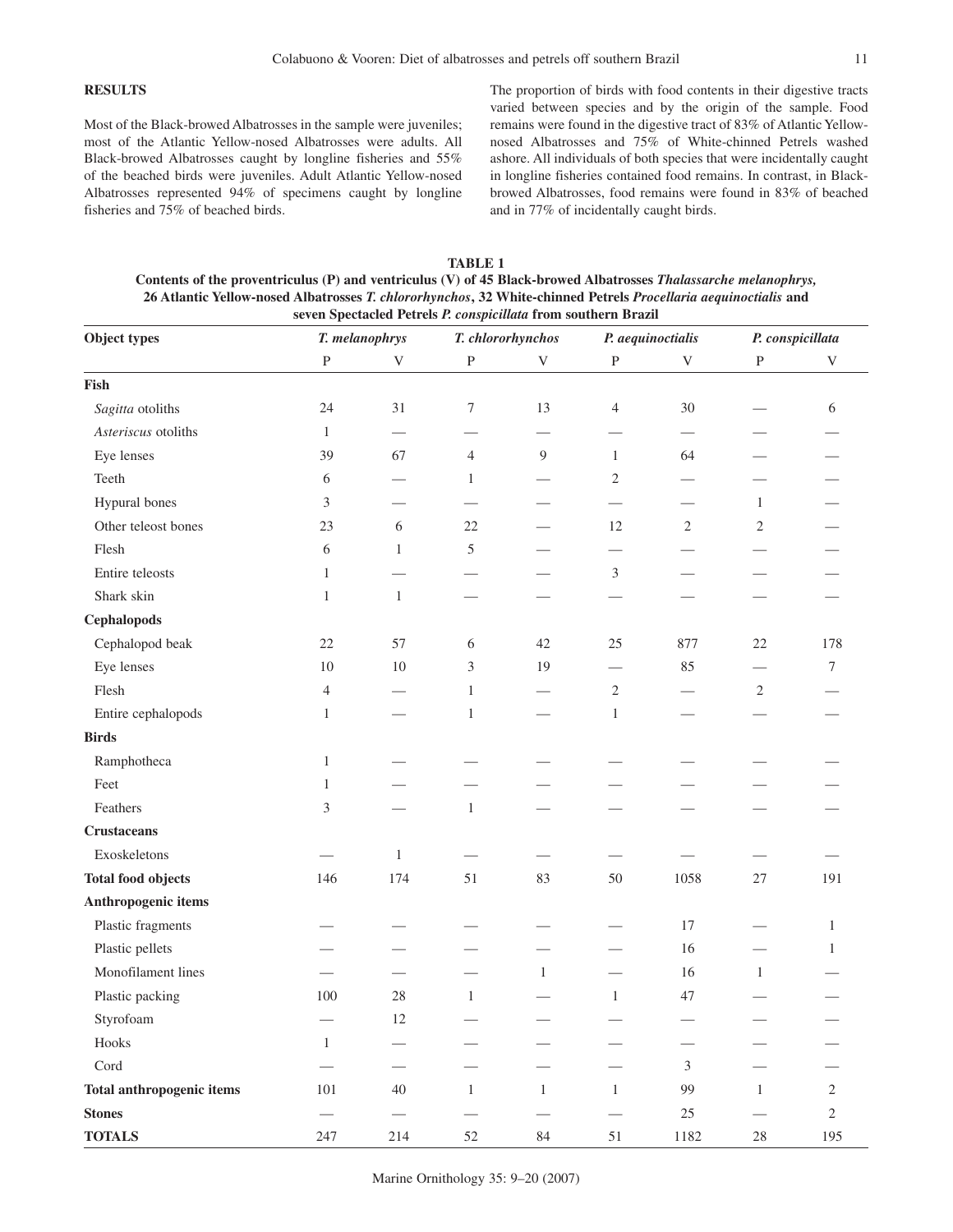The main food contents for the four species were fish otoliths, cephalopod beaks and eye lenses. The ventriculus contained most of the food items found in the digestive tract of White-chinned (95%) and Spectacled (88%) Petrels. For Black-browed and Atlantic

yellow-nosed Albatrosses the proportions were 54% and 62% respectively (Table 1). The mean number of food items found in the ventriculus was 32.0 for petrels and 3.6 for albatrosses, probably because of the large numbers of cephalopod beaks in petrels,

| Food type                            | <b>Frequency Number</b><br>of<br>occurrence<br>$(\%)$ | (n)<br>$\%$    | <b>Mass</b><br>(g)<br>$\%$ | <b>IRI</b> | Food type                              | <b>Frequency Number</b><br>of<br>occurrence<br>$(\%)$ | (n)<br>$\%$       | <b>Mass</b><br>(g)<br>$\%$ | <b>IRI</b>   |
|--------------------------------------|-------------------------------------------------------|----------------|----------------------------|------------|----------------------------------------|-------------------------------------------------------|-------------------|----------------------------|--------------|
| All teleosts                         | 67                                                    | 60             | 65                         | 8339       | All Ommastrephidae                     | 9                                                     | 3                 | $\mathbf{1}$               | 39           |
| Sciaenidae                           |                                                       |                |                            |            | Gonatidae                              |                                                       |                   |                            |              |
| Micropogonias furnieri               | 2                                                     | 1              | 2                          | 8          | Gonatus spp.                           | 7                                                     | 3                 | 3                          | 37           |
| Paralonchurus<br><i>brasiliensis</i> | 11                                                    | 4              | $\mathbf{1}$               | 51         | Histioteuthidae<br>Histioteuthis sp. A | 16                                                    | 9                 | 6                          | 236          |
| Macrodon ancylodon                   | 2                                                     | 1              | < 1                        | 2          | Histioteuthis sp. B                    | 4                                                     | 2                 | $\overline{4}$             | 29           |
| Cynoscion guatucupa                  | $\overline{c}$                                        | 2              | 3                          | 11         | Histioteuthis spp.                     | 9                                                     | 3                 | 6                          | 79           |
| Pogonias cromis                      | 2                                                     | 1              | < 1                        | 2          | <b>All Histioteuthidae</b>             | 22                                                    | 14                | 15                         | 657          |
| Unidentified Sciaenidae              | $\overline{4}$                                        | 3              | 2                          | 23         | Loliginidae                            |                                                       |                   |                            |              |
| <b>All Sciaenidae</b>                | 22                                                    | 12             | 8                          | 443        | Loligo sanpaulensis                    | 7                                                     | 3                 | <1                         | 20           |
| <b>Batrachoididae</b>                |                                                       |                |                            |            | Ancistrocheiridae                      |                                                       |                   |                            |              |
| Porichthys porosissimus              | 4                                                     | 1              | 2                          | 13         | Ancistrocheirus lesueurii              | 2                                                     | 1                 | 1                          | 4            |
| <b>Triglidae</b>                     |                                                       |                |                            |            | <b>All Teuthida</b>                    | 42                                                    | 30                | 25                         | 2331         |
| Prionotus punctatus                  | 4                                                     | 2              | $\mathbf{1}$               | 12         | Octopoda                               |                                                       |                   |                            |              |
| <b>Engraulidae</b>                   |                                                       |                |                            |            | Octopodidae                            |                                                       |                   |                            |              |
| Lycengraulis grossidens              | 2                                                     | 1              | <1                         | 2          | Octopus vulgaris                       | 2                                                     | $\mathbf{1}$      | $\mathbf{1}$               | 4            |
| Pomatomidae                          |                                                       |                |                            |            | Alloposidae                            |                                                       |                   |                            |              |
| Pomatomus saltatrix                  | 7                                                     | 3              | 7                          | 66         | Haliphron atlanticus                   | 2                                                     | 1                 | 1                          | 4            |
| <b>Mugilidae</b>                     |                                                       |                |                            |            | Ocythoidae                             |                                                       |                   |                            |              |
| Mugil spp.                           | 4                                                     | 1              | < 1                        | 7          | Ocythoe tuberculata                    | $\overline{c}$                                        | $\mathbf{1}$      | 1                          | 4            |
| Phycidae                             |                                                       |                |                            |            | All Octopoda                           | 7                                                     | 2                 | $\overline{4}$             | 37           |
| Urophycis brasiliensis               | 2                                                     | 1              | $\overline{2}$             | 7          | Unidentified                           | 7                                                     | 5                 | 5                          | 69           |
| <b>Trichiuridae</b>                  |                                                       |                |                            |            | cephalopods                            |                                                       |                   |                            |              |
| Trichiurus lepturus                  | 2                                                     | 1              | 2                          | 6          | Elasmobranchii                         |                                                       |                   |                            |              |
| <b>Ariidae</b>                       |                                                       |                |                            |            | Unidentified                           | $\overline{4}$                                        | 1                 |                            | 6            |
| Unidentified Ariidae                 | 2                                                     | 1              | $\mathbf{1}$               | 3          | Elasmobranchii                         |                                                       |                   |                            |              |
| <b>Unidentified teleost</b>          | 47                                                    | 39             | $42\,$                     | 3782       | <b>Crustaceans</b>                     |                                                       |                   |                            |              |
| All cephalopods                      | 56                                                    | 38             | 35                         | 4020       | Unidentified Decapoda                  | $\overline{2}$                                        | $\mathbf{1}$      |                            | $\mathbf{1}$ |
| <b>Teuthida</b>                      |                                                       |                |                            |            | <b>Birds</b>                           |                                                       |                   |                            |              |
| Unidentified Teuthida                | 9                                                     | $\sqrt{6}$     | 5                          | 99         | <b>Sternidae</b>                       |                                                       |                   |                            |              |
| Ommastrephidae                       |                                                       |                |                            |            | Sterna spp.                            | 2                                                     | 1                 |                            | $\mathbf{1}$ |
| Illex argentinus <sup>a</sup>        | 2                                                     | 1              | $<\!1$                     | $\sqrt{2}$ | <b>TOTALS</b>                          |                                                       | 162 prey 25786.9g |                            |              |
| Unidentified                         | 7                                                     | $\overline{c}$ | $\overline{c}$             | $27\,$     |                                        |                                                       |                   |                            |              |

**TABLE 2 Stomach contents of Black-browed Albatrosses** *Thalassarche melanophrys* **found dead on the shore (n = 25) and caught by longlines (n = 20) in southern Brazil** 

<sup>a</sup> Used as bait in longline fisheries (Neves & Olmos 1997), and in this study occurred only in the diet of birds incidentally caught by longline fisheries.

IRI = index of relative importance.

*Ommastrephidae*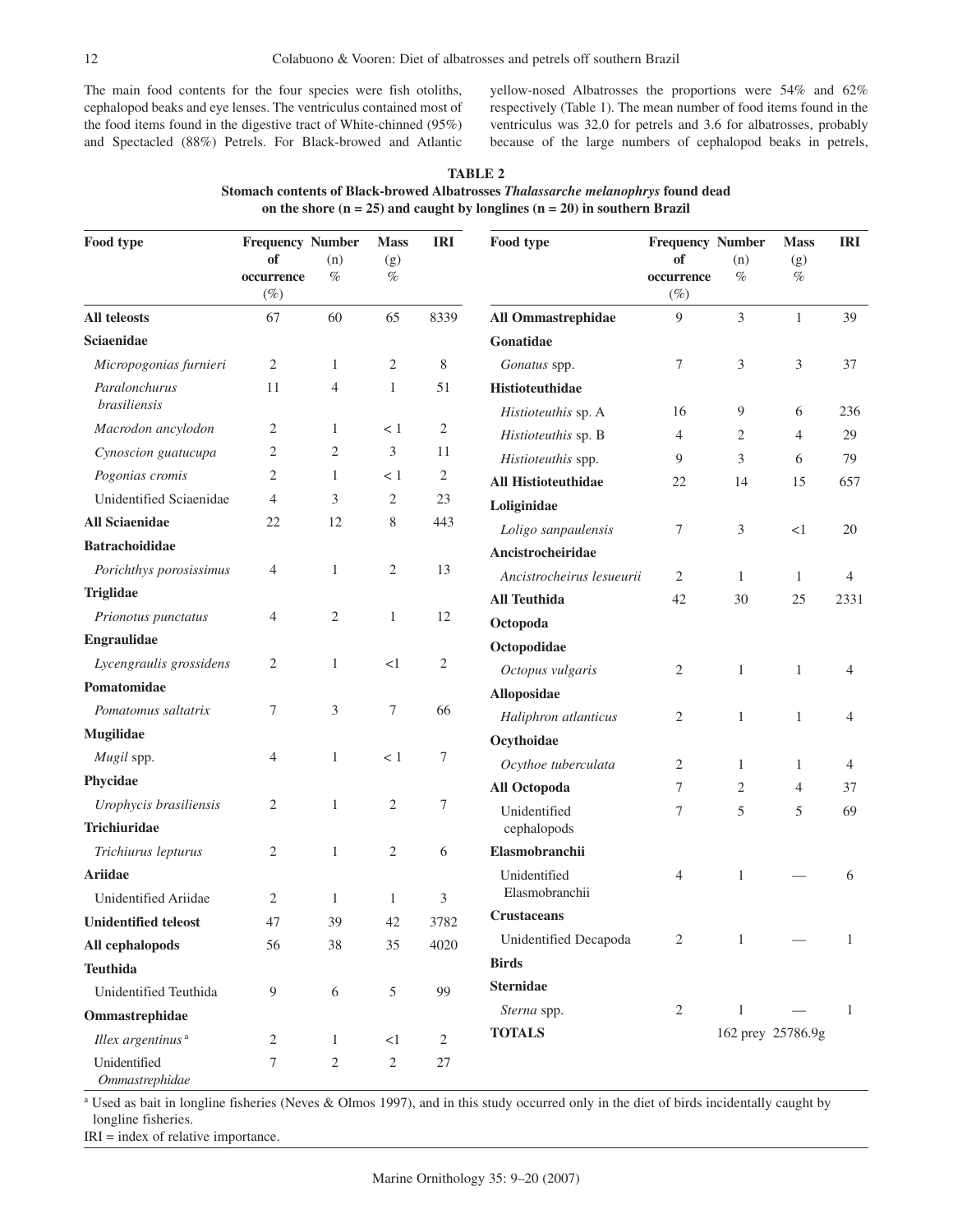representing 93% of food items in the White-chinned and 83% in the Spectacled. Stones were found only in petrels.

Most food items found in the ventriculus of the two petrel species were in an advanced stage of digestion. Of otoliths, 44% were too digested (ID 2 and 3) and, of cephalopod beaks, most were fragmented to small pieces so that they could not be used for species identification. In albatrosses, especially Black-browed Albatrosses

| <b>TABLE 3</b>                                                 |
|----------------------------------------------------------------|
| <b>Stomach contents of Atlantic Yellow-nosed Albatrosses</b>   |
| <i>T. chlororhynchos</i> $(n = 5)$ found dead on the shore and |
| 21 specimens caught by longlines in southern Brazil            |

| Food type                   | <b>Frequency Number</b><br><b>Mass</b> |     |                 |      |  |  |  |  |  |
|-----------------------------|----------------------------------------|-----|-----------------|------|--|--|--|--|--|
|                             | of                                     | (n) | (g)             |      |  |  |  |  |  |
|                             | occurrence<br>$(\%)$                   | %   | %               |      |  |  |  |  |  |
| <b>All teleosts</b>         | 58                                     | 53  | 37              | 5218 |  |  |  |  |  |
| Sciaenidae                  |                                        |     |                 |      |  |  |  |  |  |
| Micropogonias furnieri      | 4                                      | 4   | 5               | 41   |  |  |  |  |  |
| Umbrina canosai             | $\overline{2}$                         | 1   | 1               | 5    |  |  |  |  |  |
| Unidentified Sciaenidae     | 4                                      | 20  | 8               | 112  |  |  |  |  |  |
| <b>All Sciaenidae</b>       | 7                                      | 25  | 14              | 273  |  |  |  |  |  |
| <b>Batrachoididae</b>       |                                        |     |                 |      |  |  |  |  |  |
| Porichthys porosissimus     | 7                                      | 4   | 8               | 79   |  |  |  |  |  |
| <b>Macrouridae</b>          |                                        |     |                 |      |  |  |  |  |  |
| Malacocephalus occidentalis | 2                                      | 2   | 1               | 8    |  |  |  |  |  |
| <b>Unidentified teleost</b> | 22                                     | 22  | 14              | 792  |  |  |  |  |  |
| All cephalopods             | 38                                     | 46  | 63              | 4085 |  |  |  |  |  |
| <b>Teuthida</b>             |                                        |     |                 |      |  |  |  |  |  |
| Unidentified Teuthida       | 4                                      | 4   | 5               | 39   |  |  |  |  |  |
| Ommastrephidae              |                                        |     |                 |      |  |  |  |  |  |
| Illex argentinus            | 11                                     | 6   | 7               | 149  |  |  |  |  |  |
| Ornithoteuthis sp.          | 4                                      | 1   | 2               | 11   |  |  |  |  |  |
| Unidentified Ommastrephidae | 11                                     | 9   | 11              | 214  |  |  |  |  |  |
| <b>All Ommastrephidae</b>   | 20                                     | 16  | 20              | 711  |  |  |  |  |  |
| Gonatidae                   |                                        |     |                 |      |  |  |  |  |  |
| Gonatus spp.                | 2                                      | 1   | 1               | 5    |  |  |  |  |  |
| <b>Histioteuthidae</b>      |                                        |     |                 |      |  |  |  |  |  |
| Histioteuthis sp. A         | 4                                      | 7   | 7               | 63   |  |  |  |  |  |
| Histioteuthis sp. B         | 4                                      | 2   | 4               | 30   |  |  |  |  |  |
| Histioteuthis spp.          | 13                                     | 9   | 20              | 377  |  |  |  |  |  |
| <b>All Histioteuthidae</b>  | 20                                     | 19  | 30              | 980  |  |  |  |  |  |
| Loliginidae                 |                                        |     |                 |      |  |  |  |  |  |
| Unidentified Loliginidae    | 2                                      | 1   | 2               | 6    |  |  |  |  |  |
| <b>All Teuthida</b>         | 36                                     | 42  | 58              | 3538 |  |  |  |  |  |
| Unidentified cephalopods    | 7                                      | 4   | 5               | 59   |  |  |  |  |  |
| Elasmobranchii              |                                        |     |                 |      |  |  |  |  |  |
| Unidentified Elasmobranchii | 2                                      | 1   |                 | 3    |  |  |  |  |  |
| <b>TOTALS</b>               |                                        |     | 80 prey 5149.8g |      |  |  |  |  |  |

from longline fisheries, the main fish remains were flesh, eye lenses, vertebrae and other bones. Otoliths were found in the intestines of albatrosses (eight Black-browed Albatrosses, FO = 2%; 15 Atlantic Yellow-nosed Albatrosses,  $FO = 7\%$ ). Only one cephalopod beak was found in the intestine of an Atlantic Yellow-nosed Albatross.

The ventriculus was relatively larger in petrels than in albatrosses. In albatrosses, the mean length was 24.7 mm (range: 20.1–26.7 mm) and represented about 17% of the proventriculus length. In petrels, the mean length of the ventriculus was 28.6 mm (26.9–30.2 mm) and represented *c.* 30% of the proventriculus length.

### **The specific composition of ingested food**

#### *Black-browed Albatross*

Twenty-seven food items were found in the diet of the Black-browed Albatross. Fish represented 65% of the total prey mass (Table 2), with a greater importance in beached birds (73%) than in longlinecaught birds (59%). Demersal fish, such as the Whitemouth Croaker *Micropogonias furnieri*, Banded Croaker *Paralonchurus brasiliensis,* King Weakfish *Macrodon ancylodon,* Bluewing Searobin *Prionotus punctatus,* Brazilian Codling *Urophycis brasiliensis* and Atlantic Midshipman *Porichthys porosissimus,* constituted 29% of the total number of fish in beached birds and 5% in longline-caught birds. This difference was statistically significant ( $\chi^2$  = 10.9, *p* = 0.0009).

Histioteuthidae occurred in diet of both samples and represented the highest FO% and N% among the cephalopods (Table 2). The Sao Paulo Squid *Loligo sanpaulensis,* Sharpear Enope Squid *Ancistrocheirus lesueurii* and Octopoda *Octopus vulgaris, Haliphron atlanticus* and *Ocythoe tuberculata* occurred only in the diets of beached birds. Differences in the mean number of fish and cephalopods between beached and longline-caught birds were nonsignificant (fish:  $U = 216.5$ ,  $p = 0.3$ ; cephalopods:  $U = 207.5$ ,  $p = 0.2$ ).

The mean estimated total length (TL) and body mass of fish ingested by Black-browed Albatrosses were 246 mm and 164.7 g. One 959.6 mm Largehead Hairtail *Trichiurus lepturus* was possibly an exception. The mean estimated mantle length and body mass of ingested cephalopods were 94.9 mm and 149.1 g (Table 6).

Remains of a juvenile tern *Sterna* sp. were found in a beached Black-browed Albatross (Colabuono *et al.* 2007).

## *Atlantic Yellow-nosed Albatross*

Eleven food items (six fish and five cephalopods) were identified in the diet of the Atlantic Yellow-nosed Albatross. Fish represented 53% of the total number of prey and occurred in 58% of stomachs (Table 3).

The only prey found in beached birds were fish, but cephalopods predominated in the diet of birds caught by longlines, representing 73% of the total mass, the highest FO (81%) and the highest number (51%). Demersal fish, mainly Sciaenidae, were present in both samples. We observed no significant difference in the mean number of fish found in the digestive tract of beached and longline-caught birds ( $U = 43.5$ ,  $p = 0.2$ ). Among the cephalopods, Histioteuthidae represented 19% of the prey and occurred only in birds caught by longline fisheries. The mean estimated total length and body mass of ingested fish were 200.6 mm and 90.8 g. The mantle length of cephalopods varied from 35.3 mm to 157.3 mm (mean: 81.6 mm). The estimated body mass of cephalopods averaged 89.9 g (Table 6).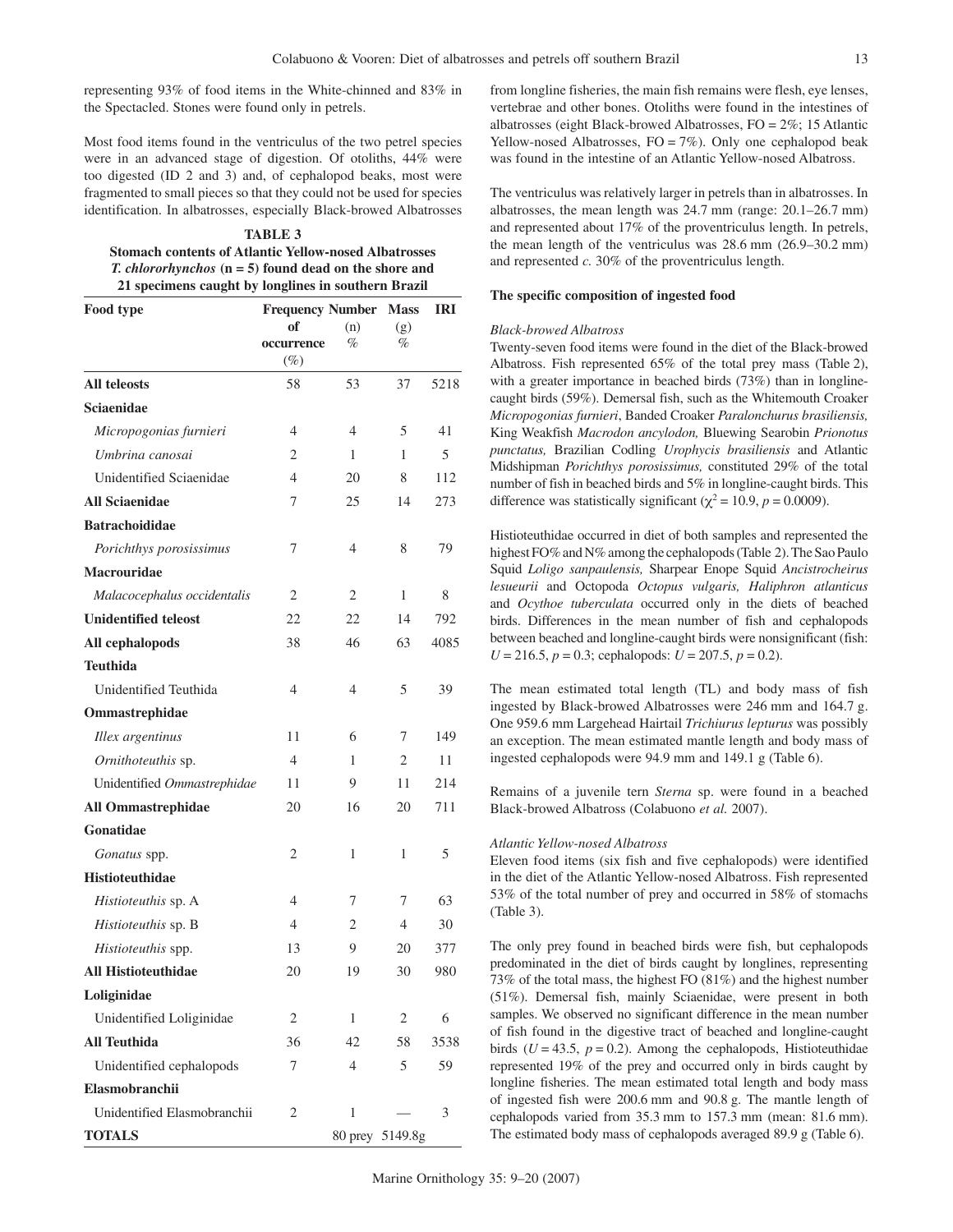# *White-chinned Petrel*

Fourteen food items were identified in the diet of White-chinned Petrel specimens. Cephalopods had the highest frequency of occurrence (91%), number (92%), mass (90%) and IRI. Cephalopods predominated in the diet of both beached and incidentally caught birds, and represented squid from the families Ommastrephidae, Histioteuthidae, Chiroteuthidae, and Ocythoidae (Table 4). Demersal fish accounted for 23% of the total number of fish found in the diet of longline-caught birds. In contrast, only one demersal fish species, Atlantic Midshipman, was identified from the food contents of beached birds, representing 8.3% of all fish. The mean number of cephalopods was significantly higher in longline-caught birds than in beached birds ( $U = 27$ ,  $p = 0.00002$ ). No significant differences were found in the mean number of fish between the two samples ( $U = 130$ ,  $p = 0.3$ ).

The estimated mean total length and body mass of fish ingested by White-chinned Petrels were 162.5 mm and 62.5 g. The estimated mean mantle length and body mass of ingested cephalopods were 69 mm and 107.4 g (Table 7).

#### *Spectacled Petrel*

A total of 121 food items (five fish and 116 cephalopods) were found in the diet of seven longline-caught Spectacled Petrels. The cephalopods included Histioteuthidae (*Histioteuthis* sp. B and *Histioteuthis* spp.), Ommastrephidae, and Octopoteuthidae (*Octopoteuthis* sp.). The Histioteuthidae occurred in higher numbers (Table 5). The estimated mean mantle length and body mass of cephalopods were 83.8 mm and 121 g (Table 7).

#### **Anthropogenic objects**

Hooks, pieces of cord and plastics were found in the digestive tracts of the birds. Plastics were separated into five categories:

- • Plastic fragments (small, hard pieces of larger manufactured objects)
- Plastic pellets (raw products of the plastics industry)
- Monofilament line
- • Foam plastics (e.g. Styrofoam)
- • Pieces of plastic bags

In the entire sample, plastics represented 84% of total debris and occurred in 90% of birds that ingested anthropogenic objects. Plastic pellets were found only in the ventriculus of petrels. Anthropogenic objects occurred in 14% of Black-browed Albatrosses and in 55% of White-chinned Petrels. In both species, an average of three anthropogenic objects per food content was found. A lower occurrence of anthropogenic objects was observed in Atlantic Yellow-nosed Albatrosses (11%) and Spectacled Petrels (28%), with a mean number of 0.04 and 0.08 anthropogenic objects per content respectively. In petrels, 99% of these objects occurred in the ventriculus; in albatrosses, objects were found mostly in the proventriculus (Table 1).

Anthropogenic objects occurred in 27% of beached birds and 24% of longline-caught birds. The difference between the mean number of anthropogenic objects found in the digestive tracts of beached and incidentally caught birds was nonsignificant  $(U = 105.0;$  $p = 0.8$ ). A piece of a plastic bag was the only anthropogenic object found in the intestine (in a Black-browed Albatross).

**Composition of food contents of White-chinned Petrels**  *Procellaria aequinoctialis* **found dead on the shore (n = 12) and caught by longlines (n = 20) in southern Brazil**

**TABLE 4**

| Food type                      | <b>Frequency Number</b> | <b>Mass</b>        | <b>IRI</b> |         |  |
|--------------------------------|-------------------------|--------------------|------------|---------|--|
|                                | of                      | (n)                | (g)        |         |  |
|                                | occurrence              | %                  | %          |         |  |
| <b>All teleosts</b>            | $(\%)$<br>41            | 8                  | 10         | 760     |  |
| <b>Sciaenidae</b>              |                         |                    |            |         |  |
| Micropogonias furnieri         | 6                       | 1                  | $<$ l      | 12      |  |
| Cynoscion guatucupa            | 3                       | $<$ l              | $<$ 1      | 1       |  |
| <b>All Sciaenidae</b>          | 6                       | 1                  | 1          | 10      |  |
| <b>Batrachoididae</b>          |                         |                    |            |         |  |
| Porichthys porosissimus        | 3                       | $<$ l              | 1          | 3       |  |
| <b>Engraulidae</b>             |                         |                    |            |         |  |
| Unidentified Engraulidae       | 3                       | <1                 | <1         | 1       |  |
| Atherinopsidae                 |                         |                    |            |         |  |
| Atherinella brasiliensis       | 3                       | $<$ l              | $<$ 1      | 1       |  |
| Gempylidae                     |                         |                    |            |         |  |
| Thyrsitops lepidopoides        | 3                       | $<$ l              | $<$ l      | 2       |  |
| <b>Scombridae</b>              |                         |                    |            |         |  |
| Scomber japonicus <sup>a</sup> | 3                       | $<$ l              | <1         | 1       |  |
| <b>Trichiuridae</b>            |                         |                    |            |         |  |
| Trichiurus lepturus            | 6                       | $<$ l              | $<$ l      | 4       |  |
| <b>Unidentified teleost</b>    | 34                      | 6                  | 8          | 465     |  |
| All cephalopods                | 91                      | 92                 | 90         | 16429   |  |
| <b>Teuthida</b>                |                         |                    |            |         |  |
| Unidentified Teuthida          | 81                      | 35                 | 30         | 5 2 6 5 |  |
| Ommastrephidae                 |                         |                    |            |         |  |
| Illex argentinus               | 3                       | $<$ l              | <1         | 1       |  |
| Unidentified Ommastrephidae    | 16                      | 3                  | 3          | 91      |  |
| <b>Histioteuthidae</b>         |                         |                    |            |         |  |
| Histioteuthis sp. A            | 6                       | $<$ l              | 1          | 6       |  |
| Histioteuthis sp. B            | 6                       | $<$ l              | 1          | 10      |  |
| <i>Histioteuthis</i> spp.      | 6                       | <1                 | 4          | 29      |  |
| <b>All Histioteuthidae</b>     | 38                      | 6                  | 6          | 456     |  |
| <b>Chiroteuthidae</b>          |                         |                    |            |         |  |
| Chiroteuthis sp.               | 3                       | $<$ l              | $<$ l      | 1       |  |
| <b>All Teuthida</b>            | 91                      | 44                 | 41         | 7 735   |  |
| Octopoda                       |                         |                    |            |         |  |
| Ocythoidae                     |                         |                    |            |         |  |
| Ocythoe tuberculata            | 3                       | $<$ l              | $<$ l      | 1       |  |
| <b>All Octopoda</b>            | 3                       | $\leq$ 1           | $<$ 1      | 1       |  |
| Unidentified cephalopods       | 84                      | 48                 | 48         | 8 0 6 4 |  |
| <b>TOTALS</b>                  |                         | 604 prey 42 902.3g |            |         |  |

<sup>a</sup> Used as bait in longline fisheries (Vaske & Castello 1998), and in this study occurred only in the diet of birds incidentally caught by longline fisheries.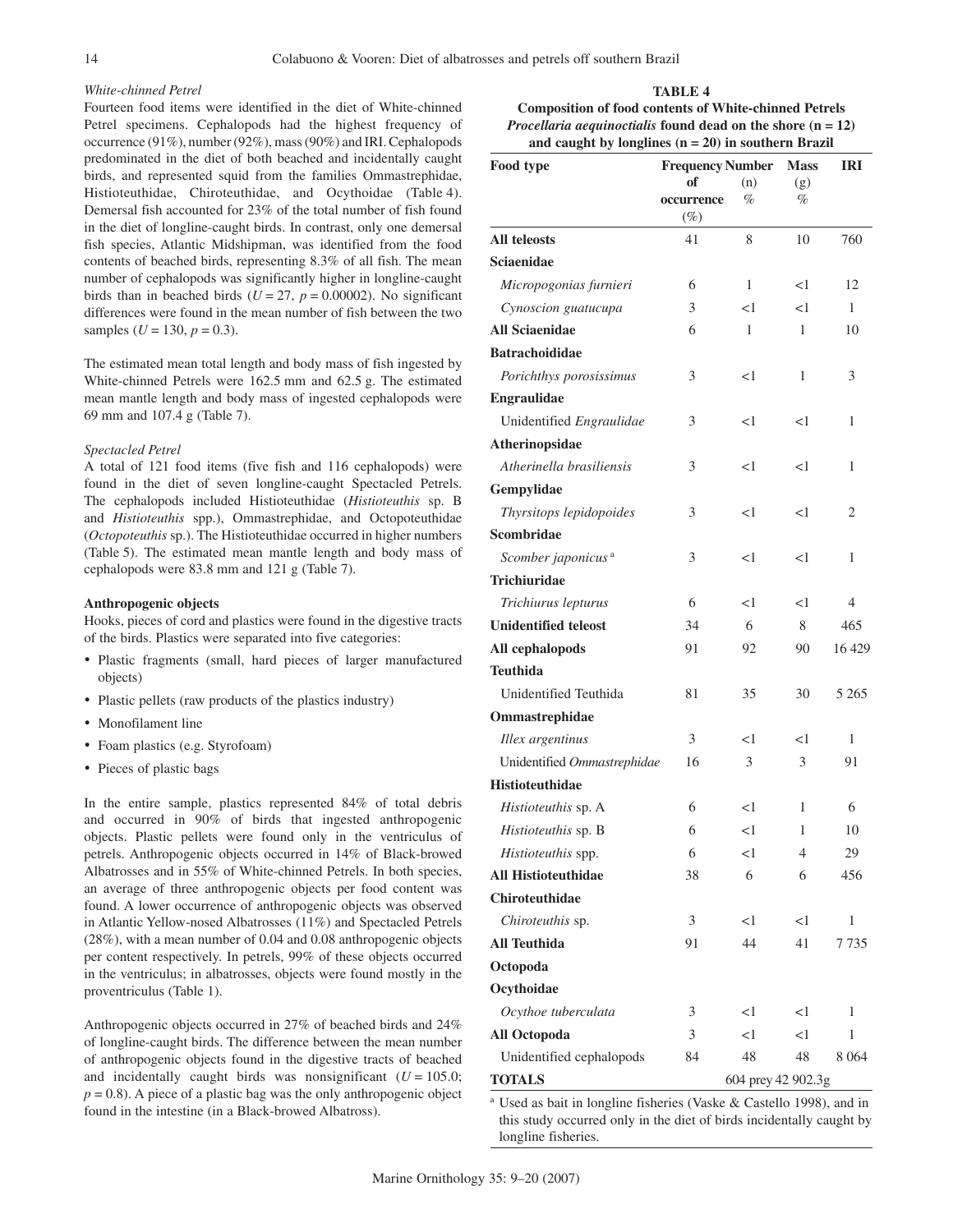## **DISCUSSION**

An absence of food items was observed in 13% of the birds analyzed, suggesting that these birds had not fed for some time. Otoliths are digested in approximately 24–48 h in the digestive tracts of procellariiforms; cephalopod beaks can remain in the ventriculus for weeks (Furness *et al.* 1984). No difference in the percentages of digestive tracts without food was found between beached and longline-caught birds. It is thus not possible to correlate the cause of death with absence of food in the digestive tract. During the guard stage of the breeding season, procellariiforms can go for days without feeding (Warham 1990), but in the non-breeding period, absence of food in the digestive tract could be related to the low availability of prey in the environment. This low prey availability can consequently make seabirds more vulnerable to being caught by longline fisheries.

Juvenile and adult albatrosses of both species were found dead on the beach, which confirms that individuals at varying maturity stages occur in proximity to the southern Brazilian coast. Juvenile Blackbrowed Albatrosses and adult Atlantic Yellow-nosed Albatrosses predominated among longline-caught birds. This pattern may be related to a relatively higher abundance of the respective maturity stages of these species in longline fishing grounds. During the non-breeding period, adult Black-browed Albatrosses feed in other areas, whereas juveniles feed off the Brazilian coast. For this reason, immature individuals are more vulnerable to incidental catches in longline fisheries in this area (Neves 2000). In one year

| Food type                   | <b>Frequency Number</b> |                   | <b>Mass</b> | <b>IRI</b> |
|-----------------------------|-------------------------|-------------------|-------------|------------|
|                             | of                      | (n)               | (g)         |            |
|                             | occurrence              | %                 | $\%$        |            |
|                             | $(\%)$                  |                   |             |            |
| <b>All teleosts</b>         | 29                      | $\overline{4}$    | 6           | 297        |
| Unidentified teleosts       | 29                      | $\overline{4}$    | 6           | 297        |
| All cephalopods             | 86                      | 96                | 94          | 16 240     |
| <b>Teuthida</b>             |                         |                   |             |            |
| Unidentified Teuthida       | 86                      | 26                | 24          | 4 2 4 2    |
| <b>Ommastrephidae</b>       |                         |                   |             |            |
| Unidentified Ommastrephidae | 14                      | 8                 | 9           | 243        |
| <b>Histioteuthidae</b>      |                         |                   |             |            |
| <i>Histioteuthis</i> sp. B  | 14                      | < 1               | 1           | 31         |
| <i>Histioteuthis</i> spp.   | 57                      | 3                 | 3           | 360        |
| <b>All Histioteuthidae</b>  | 71                      | $\overline{4}$    | 4           | 300        |
| Octopoteuthidae             |                         |                   |             |            |
| <i>Octopoteuthis</i> spp.   | 14                      | < 1               | 4           | 99         |
| <b>All Teuthida</b>         | 71                      | 38                | 35          | 5 1 8 3    |
| Unidentified cephalopods    | 86                      | 57                | 58          | 9864       |
| <b>TOTALS</b>               |                         | 121 prey 7 059.8g |             |            |

**TABLE 5 Stomach contents of Spectacled Petrels** *Procellaria conspicillata* **(n = 7) caught by longlines off southern Brazil** of surveying tuna-fishing vessels operating off southeastern and southern Brazil, 97% of Black-browed Albatrosses caught were immature birds (Neves & Olmos 1997). In contrast (also to our findings), Neves (2000) found that 89% of Atlantic Yellow-nosed Albatrosses incidentally caught off southern and southeastern Brazil were immature.

## **Characteristics of food contents**

Food contents found in all four bird species consisted mainly of hard structures resistant to digestion, such as cephalopod beaks, otoliths and eye lenses. Cephalopod beaks accumulated in higher numbers than otoliths did because of the beaks' greater resistance to digestion (Furness *et al.* 1984, Jackson & Ryan 1986).

In the two albatross species (as compared with the two petrel species), the ventriculus is small in relation to the proventriculus. The morphology of the digestive tract of albatrosses is an intermediate stage between Charadriiformes, Pelecaniformes and Sphenisciformes (in which the proventriculus and ventriculus are united into a single compartment) and most petrels, which show evident constriction between the two compartments (Ryan 1988). Cephalopod beaks and otoliths were very fragmented in the ventriculus of petrels, but these structures were found intact in the ventriculus of albatrosses. The function of the ventriculus is to retain undigested items and break them down to fragments small enough to be eliminated through the cloaca. Albatrosses eliminate these objects through regurgitation, but the presence of whole cephalopod beaks and otoliths in the intestine indicates that, in large birds, these structures probably can also be eliminated through the cloaca. In petrels, these structures are retained in the ventriculus longer, where they are fragmented before passing through the intestine. Stones and some anthropogenic debris (small plastic fragments and pellets) found in the ventriculus of petrels can help in fragmenting less digestible items.

#### **Diet composition**

The diets of the four procellariiform species studied consisted mainly of cephalopods and fish. Cephalopods predominated in petrel diet; fish showed greater importance in the albatrosses' diet. In South Georgia, fish are the main prey of the Black-browed Albatross (Prince 1980, Reid 1996, Cherel & Klages 1997). Blackbrowed Albatrosses breeding in Chile feed mostly on fish [69%– 89% of mass for all prey consumed, with discards from fisheries predominating (Arata & Xavier 2003)]. In the Kerguelen Islands, the proportion of cephalopods and fish in the diet of the Blackbrowed Albatrosses was similar, but fish predominated, with 84% of mass, in the diet of the Indian Yellow-nosed Albatross *Thalassarche carteri* (Cherel *et al.* 2002). In contrast to the findings of the present study, fish predominated in the diet of White-chinned Petrels in the Benguela region, South Africa (Jackson 1988). Gonatidae, Histioteuthidae and Chiroteuthidae squid were the main prey found in the diet of White-chinned Petrels off New Zealand (Imber 1976). This finding suggests that within a species, the main diet can vary from cephalopods to fish depending on local prey availability.

#### *Fish*

The main fish species found in the diets of the two albatross species and the White-chinned Petrel are abundant on the southern Brazil continental shelf (Haimovici *et al.* 1996). Bluewing Searobin, Striped Weakfish *Cynoscion guatucupa,* Argentine Croaker *Umbrina canosai,* King Weakfish, Brazilian Codling, Banded Croaker, Whitemouth Croaker, Largehead Hairtail and Atlantic Midshipman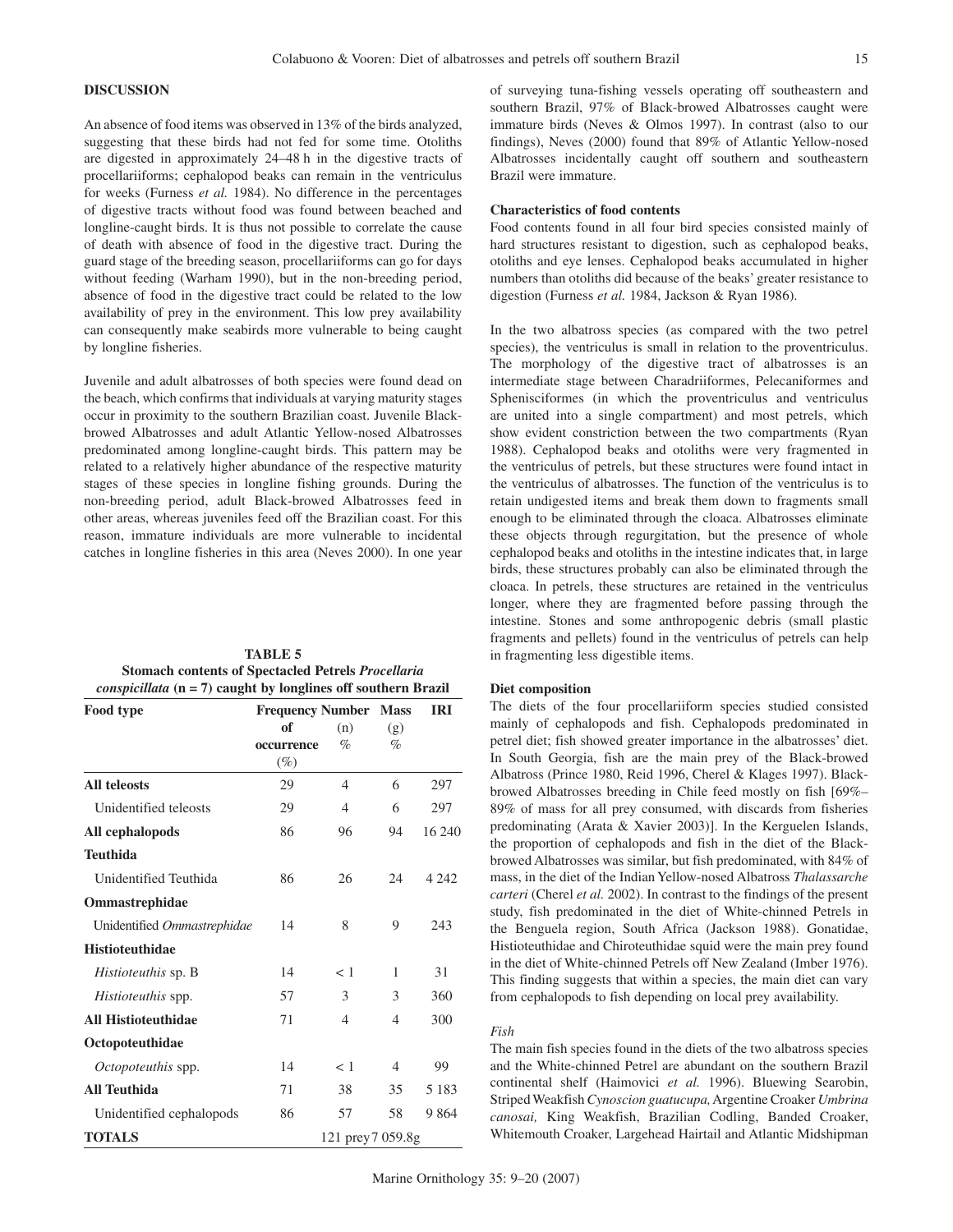are species often discarded by trawl fisheries in southern Brazil either because they are of low commercial value or because of their small size (Ruffino & Castello 1993, Haimovici *et al.* 1996, Haimovici & Mendonça 1996). These demersal (and some pelagic) fish would be available to the birds after being discarded and left floating at the sea surface.

Most fish found in the food contents of the birds were juveniles or too small for sale and constituted most of trawl fishery discards (Haimovici *et al.* 1996). For example, specimens of Bluewing Searobin and Brazilian Codling smaller than 200 mm long are discarded by commercial fisheries (Haimovici & Mendonça 1996). The mean total length of Whitemouth Croaker, a commercially important demersal fish found in the diet of the White-chinned Petrel, was 116 mm. The size this fish attains at sexual maturity is 180–200 mm (Ruffino & Castello 1993). A similar pattern was observed for Banded Croaker in the diet of the Black-browed Albatross and Argentine Croaker in the diet of the Atlantic Yellownosed Albatross.

The occurrence of the Chub Mackerel *Scomber japonicus* and White Snake Mackerel *Thyrsitops lepidopoides* in the diet of the White-chinned Petrel is evidence of interactions between these birds and pelagic fisheries. Chub Mackerel is used as bait in commercial pelagic longline fisheries off southern Brazil (Vaske & Castello 1998), and White Snake Mackerel is a subtropical species caught by oceanic commercial fishing operations (Nakamura & Parin 1993). The Western Softhead Grenadier *Malacocephalus occidentalis* (Macrouridae) appeared only once in the diet of the Atlantic Yellow-nosed Albatross; nevertheless, it is normally found

| Prey<br><b>Thalassarche melanophrys</b> |                          |                          |                          |           |         |       |                | Thalassarche chlororhynchos |              |       |             |                   |       |                |  |
|-----------------------------------------|--------------------------|--------------------------|--------------------------|-----------|---------|-------|----------------|-----------------------------|--------------|-------|-------------|-------------------|-------|----------------|--|
|                                         | TL/ML (mm)               |                          |                          |           | Mass(g) |       | <b>Items</b>   |                             | $ML/TL$ (mm) |       |             | Mass(g)           |       | <b>Items</b>   |  |
|                                         | Mean                     | Min.                     | Max.                     | Mean Min. |         | Max.  | (n)            | Mean                        | Min.         | Max.  | <b>Mean</b> | Min.              | Max.  | (n)            |  |
| All fish                                | 246.0                    | 75.0                     | 959.6                    | 164.7     | 8.4     | 758.2 | 26             | 200.6                       | 77.2         | 316.7 | 90.8        | 4.3               | 338.8 | 9              |  |
| Micropogonias furnieri                  | 279.8                    | 252.0                    | 307.6                    | 278.4     | 189.2   | 367.6 | $\mathfrak{2}$ | 181.0                       | 118.5        | 267.0 | 94.7        | 15.3              | 229.3 | 3              |  |
| Umbrina canosai                         |                          |                          |                          |           |         |       |                | 154.5                       |              |       | 50.2        |                   |       | $\mathbf{1}$   |  |
| Paralonchurus brasiliensis              | 159.0                    | 107.0                    | 194.0                    | 43.6      | 8.4     | 73.0  | 5              |                             |              |       |             |                   |       |                |  |
| Macrodon ancylodon                      | 201.4                    |                          |                          | 66.0      |         |       | $\mathbf{1}$   |                             |              |       |             |                   |       |                |  |
| Cynoscion guatucupa                     | 246.1                    | 196.5                    | 279.3                    | 168.6     | 76.8    | 240.3 | $\overline{4}$ |                             |              |       |             |                   |       |                |  |
| Pogonias cromis                         | 75.0                     |                          |                          | 9.0       |         |       | $\mathbf{1}$   |                             |              |       |             |                   |       |                |  |
| Porichthys porosissimus                 | 275.7                    |                          |                          | 220.5     |         |       | $\mathbf{1}$   | 195.3                       | 77.2         | 316.7 | 138.3       | 4.3               | 338.8 | 3              |  |
| Prionotus punctatus                     | 183.9                    | 163.0                    | 204.7                    | 68.7      | 43.8    | 92.2  | 2              |                             |              |       |             |                   |       |                |  |
| Lycengraulis grossidens                 | 139.8                    |                          |                          | 17.0      |         |       | $\mathbf{1}$   |                             |              |       |             |                   |       |                |  |
| Pomatomus saltatrix                     | 245.0                    | 126.5                    | 431.9                    | 245.3     | 20.9    | 758.2 | 4              |                             |              |       |             |                   |       |                |  |
| Mugil spp.                              | 287.2                    | 166.3                    | 393.4                    | 261.1     | 48.2    | 493.7 | 3              |                             |              |       |             |                   |       |                |  |
| Urophycis brasiliensis                  | 198.1                    |                          | $\qquad \qquad \qquad$   | 57.1      |         |       | $\mathbf{1}$   |                             |              |       |             |                   |       |                |  |
| Trichiurus lepturus                     | 959.6                    |                          |                          | 564.2     |         |       | $\mathbf{1}$   |                             |              |       |             |                   |       |                |  |
| Malacocephalus occidentalis             | $\overline{\phantom{m}}$ |                          |                          |           |         |       |                | 261.2                       | 247.5        | 274.8 | 34.1        | 27.7              | 40.6  | $\mathfrak{2}$ |  |
| All cephalopods                         | 94.9                     | 17.3                     | 252.4                    | 149.1     | 2.0     | 306.0 | 35             | 81.6                        | 35.3         | 157.3 | 89.9        | 29.7              | 295.7 | 18             |  |
| Illex argentinus                        | 192.6                    | 171.4                    | 213.8                    | 141.2     | 97.0    | 185.4 | $\overline{2}$ | 157.3                       |              |       | 75.5        | $\hspace{0.05cm}$ |       | $\mathbf{1}$   |  |
| Histioteuthis sp. A                     | 77.7                     | 58.1                     | 188.8                    | 158.2     | 62.3    | 306.0 | 12             | 50.5                        | 35.3         | 55.2  | 57.3        | 29.7              | 86.4  | 6              |  |
| Histioteuthis sp. B                     | 91.5                     | 58.1                     | 140.5                    | 203.4     | 72.3    | 428.3 | $\overline{4}$ | 52.4                        | 43.7         | 60.9  | 61.2        | 43.2              | 79.2  | $\mathfrak{2}$ |  |
| Histioteuthis spp.                      | 69.4                     | 69.4                     | 89.3                     | 107.9     | 53.8    | 167.9 | $\overline{4}$ | 75.9                        | 35.3         | 117.7 | 143.5       | 29.7              | 295.7 | 6              |  |
| Gonatus spp.                            | 155.4                    | 88.3                     | 252.4                    | 129.6     | 21.8    | 322.8 | 5              | 121.2                       |              |       | 45.8        |                   |       | $\mathbf{1}$   |  |
| Loligo sanpaulensis                     | 34.3                     | 17.3                     | 53.6                     | 25.9      | 2.0     | 42.3  | $\overline{4}$ |                             |              |       |             |                   |       |                |  |
| Ornithoteuthis volatilis                |                          |                          |                          |           |         |       |                | 110.0                       |              |       | 90.0        |                   |       | $\mathbf{1}$   |  |
| Ancistrocheirus lesueurii               | 170.6                    | $\overline{\phantom{0}}$ | $\overline{\phantom{0}}$ | 291.5     |         |       | $\mathbf{1}$   |                             |              |       |             |                   |       |                |  |
| Haliphron atlanticus                    |                          |                          |                          | 268.4     |         |       | 1              |                             |              |       |             |                   |       |                |  |
| Ocythoe tuberculata                     |                          |                          |                          | 305.9     |         |       | 1              |                             |              |       |             |                   |       |                |  |
| Octopus vulgaris                        | 100.7                    |                          |                          | 343.4     |         |       | $\mathbf{1}$   |                             |              |       |             |                   |       |                |  |

**TABLE 6 Total length (TL), mantle length (ML) and mass of fish and cephalopods from Black-browed**  *Thalassarche melanophrys* **and Atlantic Yellow-nosed** *T. cholororhynchos* **Albatrosses off southern Brazil**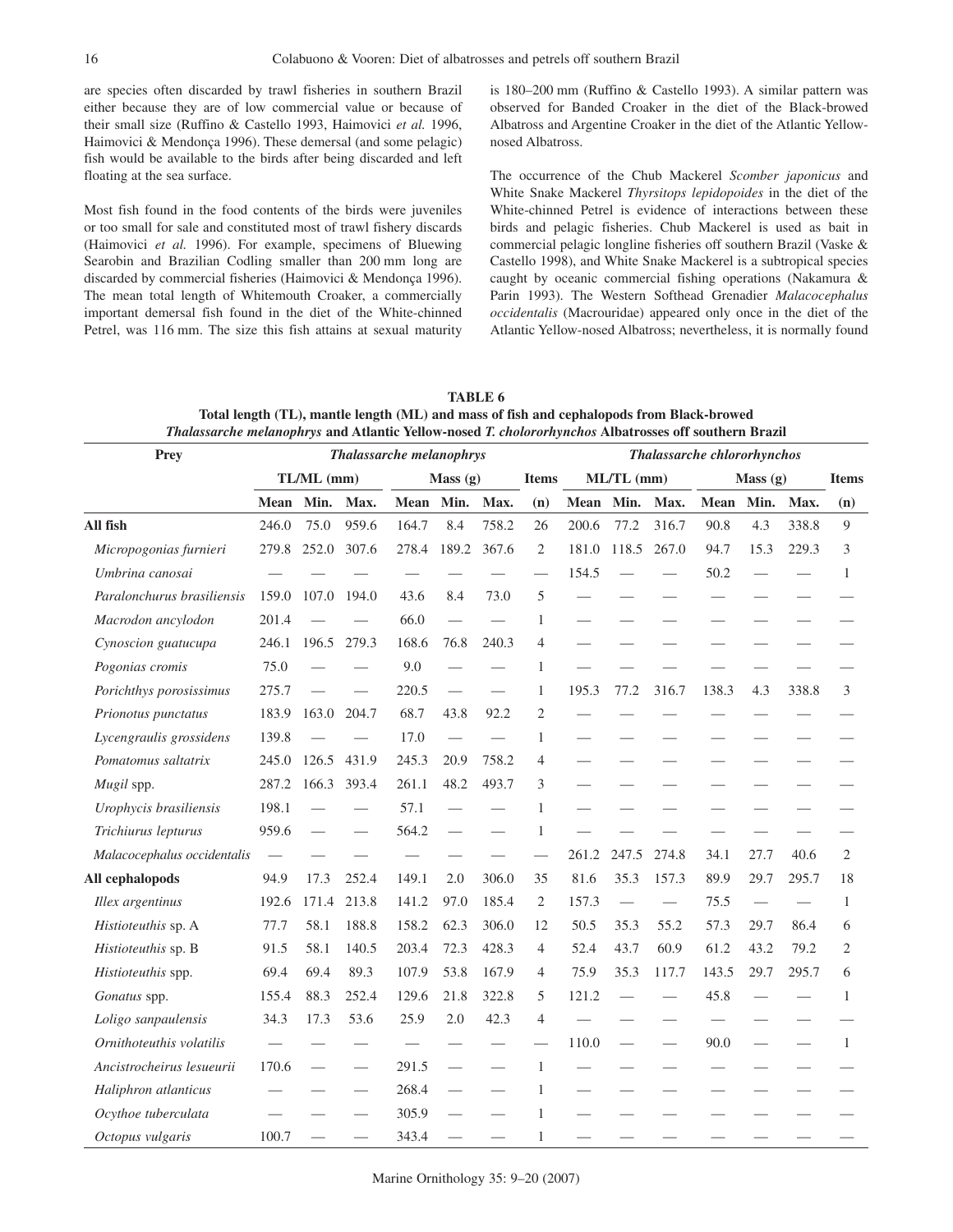in food contents of several albatross species. These birds probably fed on floating discarded fish, because this species is a deepwater inhabitant (Cherel & Klages 1997).

Elasmobranch remains were probably ingested after being discarded around fishing vessels. According to Haimovici & Mendonça (1996), discards consist mainly of elasmobranches and small fish, respectively representing *c.* 50% and 20% of the total catch in double-rig trawl fisheries targeting fish and shrimp in southern Brazil.

#### *Cephalopods*

Most cephalopods found in the four seabird diets float when dead or are bioluminescent (e.g. *Histioteuthis* spp., *Chiroteuthis* spp., *Octopoteuthis* spp., *Gonatus* spp. and Sharpear Enope Squid) and are thus available to scavengers at the sea surface. Surface availability is not the case for octopus and most Ommastrephidae and Loliginidae squid (Lipinski & Jackson 1989). These species (e.g. Sao Paulo Squid) were therefore probably preyed upon during their vertical migrations to the surface (Mello *et al.* 1992).

*Histioteuthis* sp. A is distributed mainly in subtropical waters; *Histioteuthis* sp. B and *Chiroteuthis* spp. occur in sub-Antarctic waters. *Gonatus* spp. occur mostly in Antarctic waters (Xavier *et al.* 2003). The presence of cephalopod beaks from Antarctic and sub-Antarctic regions indicates the long period during which prey can remain in the digestive tract. Oceanic species, such as the squid *Illex argentinus,* occurred in the diet of the Black-browed Albatross. Although this squid is dominant on the outer continental shelf and upper slope off southern Brazil (Haimovici & Perez 1991, Santos 1992), it is also used as bait in longline fisheries (Neves & Olmos 1997). Sharpear Enope Squid (Roper *et al.* 1984) and the Tuberculate Pelagic Octopus *Ocythoe tuberculata* have been reported in the diets of several species of albatrosses and petrels (Imber 1992). However, coastal-water cephalopods, such as the Sao Paulo Squid and the Common Octopus *Octopus vulgaris,* were also found. The former is the most abundant coastal squid in southern Brazil (Andriguetto & Haimovici 1991, Santos & Haimovici 1998). The four seabird species studied here all forage in coastal and oceanic waters alike, although most cephalopods found in the diet were pelagic species, suggesting that these birds feed mainly on cephalopods from the oceanic environment.

The mass importance and the IRI of food items can be influenced by the way in which these birds catch their prey. Albatrosses and petrels can tear and rip prey up before ingesting it, and in some cases, they do not ingest the entire item (Thompson & Riddy 1995). When this occurs, the consumed mass does not correspond to the reconstituted mass of the prey.

#### *Anthropogenic items*

Plastic was the most frequent and numerous anthropogenic item ingested by the four seabird species. Plastic is a low-density material that can float at or near the sea surface (Morris 1980). All four species feed on prey caught at the surface and animals that float after death. Therefore, the ingestion of plastic could have occurred primarily as a result of debris mistaken for potential food items. These seabirds follow fishing vessels, and they could ingest plastic together with discarded material.

Other types of objects found in the digestive tract of these birds including hooks, foam plastics and cord—could also have been ingested in error. Hooks could be ingested when birds scavenge discards (for example, fish heads containing hooks) around fishing vessels (Huin & Croxall 1996). Some of these objects could have

| <b>Prey</b>              |             |              |       | Procellaria aequinoctialis |         |       | Procellaria conspicillata |              |       |       |         |       |       |              |
|--------------------------|-------------|--------------|-------|----------------------------|---------|-------|---------------------------|--------------|-------|-------|---------|-------|-------|--------------|
|                          |             | $TL/ML$ (mm) |       |                            | Mass(g) |       | <b>Items</b>              | $TL/ML$ (mm) |       |       | Mass(g) |       |       | <b>Items</b> |
|                          | <b>Mean</b> | Min.         | Max.  | Mean                       | Min.    | Max.  | (n)                       | Mean         | Min.  | Max.  | Mean    | Min.  | Max.  | (n)          |
| All fish                 | 162.5       | 50.0         | 322.0 | 62.5                       | 1.2     | 189.7 | 13                        |              |       |       |         |       |       |              |
| Micropogonias furnieri   | 116.5       | 50.0         | 198.0 | 31.1                       | 1.2     | 84.8  | 6                         |              |       |       |         |       |       |              |
| Cynoscion guatucupa      | 99.2        |              |       | 18.0                       |         |       | 1                         |              |       |       |         |       |       |              |
| Porichthys porosissimus  | 229.5       | 197.0        | 262.0 | 133.1                      | 77.9    | 188.3 | 2                         |              |       |       |         |       |       |              |
| Atherinella brasiliensis | 156.3       | 152.6        | 160.0 | 31.4                       | 28.8    | 34.1  | 2                         |              |       |       |         |       |       |              |
| Thyrsitops lepidopoides  | 322.0       |              |       | 189.7                      |         |       | 1                         |              |       |       |         |       |       |              |
| Scomber japonicus        | 221.0       |              |       | 89.5                       |         |       | 1                         |              |       |       |         |       |       |              |
| All cephalopods          | 69          | 15.4         | 103.5 | 107.4                      | 8.7     | 266.8 | 31                        | 83.8         | 15.4  | 208.0 | 121.0   | 8.7   | 360.0 | 7            |
| Illex argentinus         | 157.3       |              |       | 75.5                       |         |       | 1                         |              |       |       |         |       |       |              |
| Histioteuthis sp. A      | 73.7        | 66.6         | 80.8  | 115.6                      | 93.9    | 137.3 | 2                         |              |       |       |         |       |       |              |
| Histioteuthis sp. B      | 112.1       |              |       | 266.8                      |         |       | 2                         | 69.4         |       |       | 101.9   |       |       |              |
| Histioteuthis spp.       | 66.5        | 15.4         | 103.3 | 107.9                      | 8.7     | 226.7 | 21                        | 35.3         | 15.4  | 46.7  | 33.4    | 43.2  | 48.3  | 2            |
| Chiroteuthis spp.        | 78.0        |              |       | 127.9                      |         |       |                           |              |       |       |         |       |       |              |
| Ocythoe tuberculata      |             |              |       | 127.8                      |         |       |                           |              |       |       |         |       |       |              |
| Octopoteuthis spp.       |             |              |       |                            |         |       |                           | 198.1        | 188.1 | 208.0 | 323.0   | 286.0 | 360.0 | 2            |

**TABLE 7 Total length (TL), mantle length (ML) and mass of fish and cephalopods from White-chinned**  *Procellaria aequinoctialis* **and Spectacled** *P. conspicillata* **Petrels off southern Brazil**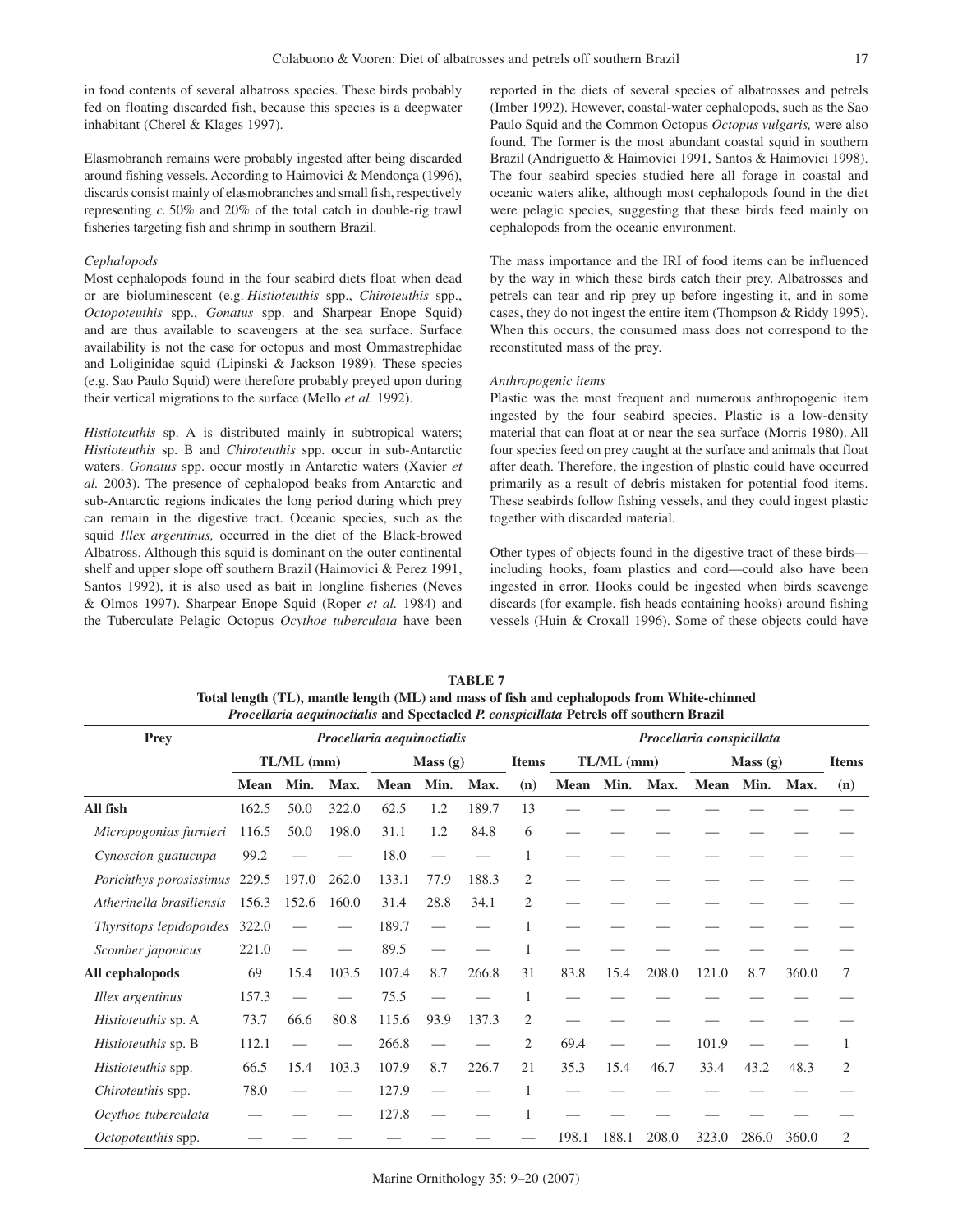resulted from secondary ingestion, such as small granules of foam plastics and plastic pellets that are often found in the digestive tract of several fish species (Carpenter *et al.* 1972, Kartar *et al.* 1976).

The harmful effects of ingesting anthropogenic debris include reduction in the storage capacity of the proventriculus, reduction in digestive efficiency and reduction in feeding stimulus (Connors & Smith 1982, Ryan 1988). Debris can also cause obstruction of the digestive tract (Bourne 1976), especially in the ventriculus, where most items accumulate. The number of birds with debris in the digestive tract was higher among beached than among longlinecaught birds, but the difference was not significant. Accumulation of solid items in the digestive tract probably affects the digestive process. Nevertheless, attributing the death of beached birds to the ingestion of such objects is difficult.

The food contents of beached birds revealed a higher number and diversity of continental shelf fish, probably from trawl-fishery discards. Cephalopods had increased importance in birds caught in longline fisheries. Fish and cephalopods from pelagic waters and the continental shelf were present in both samples. Thus, these birds used both the coastal and oceanic environments as feeding areas. The cephalopods that comprised the diet of these birds came mainly from sub-Antarctic and subtropical waters. Moreover, the birds fed on cephalopods that are available naturally in the environment. About 40% of the total fish found in the food contents may originate from fishery discards, which is evidence of a strong interaction between these birds and fisheries in southern Brazil.

Fishery discards are greatly attractive to these birds, because their dietary preferences overlap with prey species targeted by commercial fisheries. Therefore, restriction of fish discards into the sea, a measure generally proposed, may be considered to be of great importance for minimizing the number of albatrosses and petrels caught incidentally by longline fisheries.

## **ACKNOWLEDGMENTS**

We thank Roberta Aguiar dos Santos and Teodoro Vaske Jr for identification of cephalopod beaks, Jules M.R. Soto (Museu Oceanografico do Vale do Itajaí) for provided samples, and the Fundação Universidade Federal do Rio Grande (FURG) for institutional and logistic support. The Brazilian Research Council (CNPq) provided an MSc grant to F.I. Colabuono.

# **REFERENCES**

- ANDRIGUETTO, J. Jr & HAIMOVICI, M. 1991. Abundance and distribution of *Loligo sanpaulensis* Brakoniecki, 1984 (Cephalopoda, Loliginidae) in southern Brazil. *Scientia Marina* 55: 611–618.
- ARATA, J. & XAVIER, J.C. 2003. The diet of Black-browed Albatrosses at Diego Ramirez Islands, Chile. *Polar Biology* 26: 638–647.
- BOURNE, W.R.P. 1976. Seabirds and pollution. In: Johnson, R. (Ed). Marine pollution. London: Academic Press. pp. 403–502.
- BROTHERS, N. 1991. Albatross mortality and associated bait loss in the Japanese longline fishery in the Southern Ocean. *Biological Conservation* 55: 255–268.
- BUGONI, L. & VOOREN, C.M. 2004. Feeding ecology of the Common Tern *Sterna hirundo* in a wintering area in southern Brazil. *Ibis* 146: 436–453.
- CARPENTER, E.J., ANDERSON, S.J., HARVEY, G.R., MIKLAS, H.P. & PECK, B.B. 1972. Polystyrene spherules in coastal waters. *Science* 178: 749–750.
- CASTLEY, J.G., COCKCROFT, V.G. & KERLEY, G.I. 1991. A note on the stomach contents of fur seals *Arctocephalus pusillus pusillus* beached on the south-east coast of South Africa. *South African Journal of Marine Science* 11: 573–577.
- CHEREL, Y. & KLAGES, N. 1997. A review of the food of albatrosses. In: Robertson, G. & Gales, R. (Eds). Albatross biology and conservation. Chipping Norton: Surrey Beatty and Sons. pp. 113–136.
- CHEREL, Y., WEIMERSKIRCH, C. & TROUVÉ, C. 2002. Dietary evidence for spatial foraging segregation in sympatric albatrosses (*Diomedea* spp.) rearing chicks at Iles Nuageuses, Kerguelen. *Marine Biology* 141: 1117–1129.
- CLARKE, M.R. 1986. The handbook for the identification of cephalopod beaks. Oxford: Clarendon Press. 273 pp.
- COLABUONO, F.I., FEDRIZZI, C.E. & CARLOS, C.J. 2007. A Black-browed Albatross *Thalassarche melanophrys* consumes a tern *Sterna* sp. *Marine Ornithology* 34: 167–168.
- CONNORS, P.G. & SMITH, K.G. 1982. Oceanic plastic particle pollution: suspected effect on fat deposition in Red Phalaropes. *Marine Pollution Bulletin* 13: 18–20.
- CORRÊA, M.F.M. & VIANNA, M.S. 1992. Catálogo de otólitos de Scianidae (Osteichthyes–Perciformes) do litoral do estado do Paraná, Brasil. *Nerítica* 7: 13–41.
- CROXALL, J.P. & GALES, R. 1998. An assessment of the conservation status of albatrosses. In: Robertson, G. & Gales, R. (Eds). Albatross biology and conservation. Chipping Norton: Surrey Beatty and Sons. pp. 45–62.
- FIGUEIREDO, J.L. & MENEZES, N.A. 1978. Manual de peixes marinhos do sudeste do Brasil. V.2: Teleostei 1. São Paulo: Museu de Zoologia–USP. 110 pp.
- FIGUEIREDO, J.L. & MENEZES, N.A. 1980. Manual de peixes marinhos do sudeste do Brasil. V.3: Teleostei 2. São Paulo: Museu de Zoologia–USP. 90 pp.
- FURNESS, B.L, LAUGKSCH, R.C. & DUFFY, D.C. 1984. Cephalopod beaks and studies of seabird diets. *Auk* 101: 619–620.
- HAIMOVICI, M. & PEREZ, J.A.A. 1991. Coastal cephalopod fauna of southern Brazil. *Bulletin of Marine Science* 49: 221–230.
- HAIMOVICI, M. & MENDONÇA, J.T. 1996. Descartes da fauna acompanhante na pesca de arrasto de tangones dirigida a linguados e camarões na plataforma continental do sul do Brasil. *Atlântica* 18: 161–177.
- HAIMOVICI, M., MARTINS, A.S. & VIEIRA, P.C. 1996. Distribuição e abundância de peixes teleósteos demersais sobre a plataforma continental do sul do Brasil. *Revista Brasileira de Biologia* 56: 27–50.
- HARRISON, P. 1985. Seabirds an identification guide. Boston: Houghton Mifflin. 448 pp.
- HUIN, N. & CROXALL, J.P. 1996. Fishing gear, oil and marine debris associated with seabirds at Bird Island, South Georgia, during 1993/1994. *Marine Ornithology* 24: 19–22.
- IMBER, M.J. 1976. Comparison of prey of the black *Procellaria* petrels of New Zealand. *New Zealand Journal of Marine and Freshwater Reasearch* 10: 119–130.
- IMBER, M.J. 1992. Cephalopods eaten by Wandering Albatrosses (*Diomedea exulans*) breeding at six circumpolar localities. *Journal Royal Society of New Zealand* 22: 243–263.
- IMBER, M.J. 2004. Kermadec Petrels (*Pterodroma neglecta*) at Ilha da Trindade, South Atlantic Ocean and in the North Atlantic. *Notornis* 51:33–40.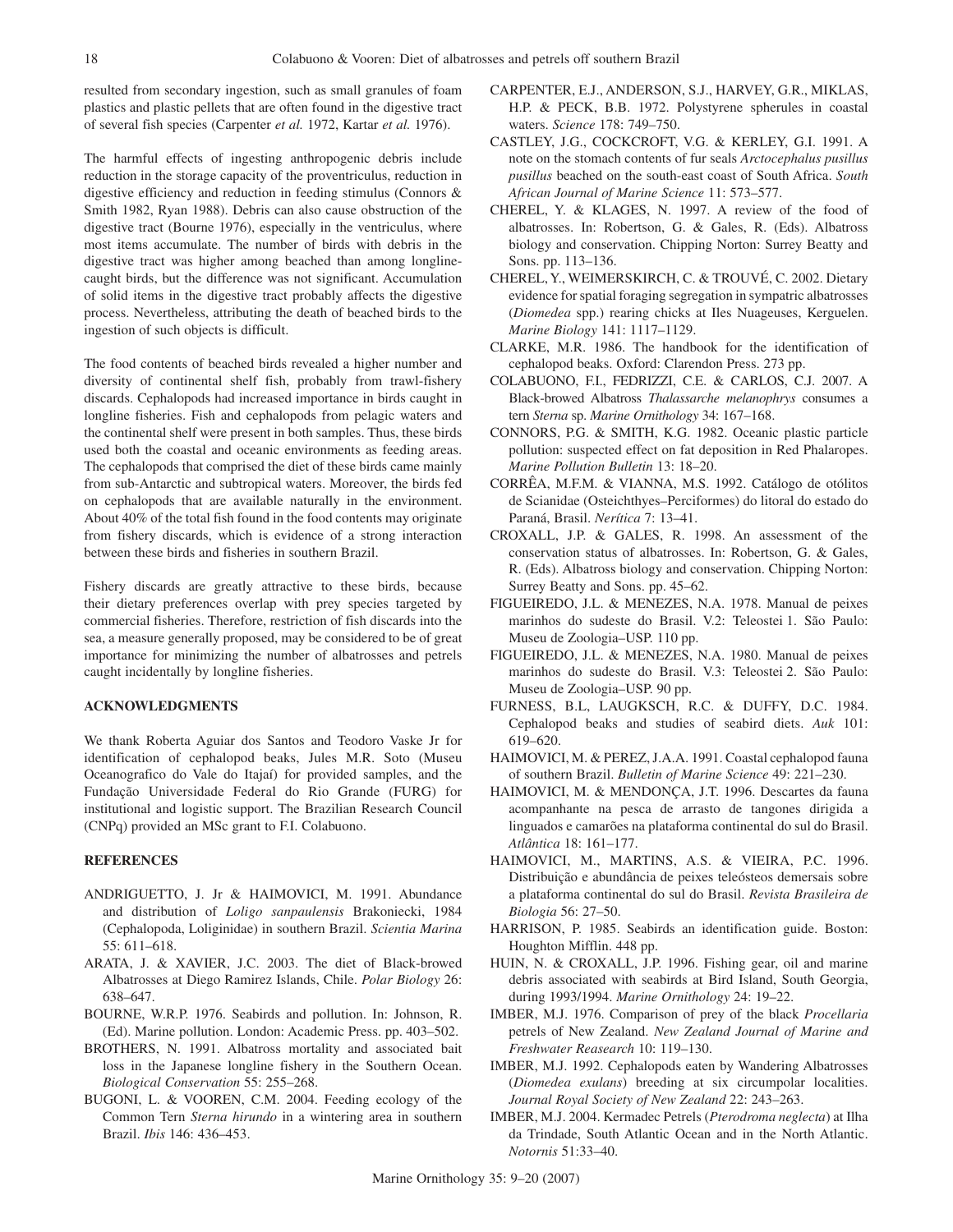JACKSON, S. 1988. Diets of the White-chinned Petrel and Sooty Shearwater in the southern Benguela region, South Africa. *Condor* 90: 20–28.

- JACKSON, S. & RYAN, P.G. 1986. Differential digestion rates of prey by White-chinned Petrels (*Procellaria aequinoctialis*). *Auk* 103: 617–619.
- KARTAR, S., ABOUD-SEEDO, F. & SAINSBURY, M. 1976. Polystyrene spherules in the Severn Estuary—a progress report. *Marine Pollution Bulletin* 7: 52.
- LIPINSKI, M.R. & JACKSON, S. 1989. Surface-feeding on cephalopods by procellariiform seabirds in the southern Benguela region, South Africa. *Journal of Zoology, London* 218: 549–563.
- MELLO, R.M., CASTELLO, J.P. & FREIRE, K.F. 1992. Asociacion de especies pelagicas marinas en el sur de Brasil durante invierno y primavera. *Frente Marítimo* 11: 63–70.
- MORRIS, R.J. 1980. Plastic debris in the surface waters of the South Atlantic. *Marine Pollution Bulletin* 11: 164–166.
- NAKAMURA, I. & PARIN, N.V. 1993. FAO species catalogue. Vol. 15. Snake mackerels and cutlassfishes of the world (families Gempylidae and Trichiuridae). An annotated and illustrated catalogue of the snake mackerels, snoeks, escolars, gemfishes, sackfishes, domine, oilfish, cutlassfishes, scabbardfishes, hairtails, and frostfishes known to date. Rome: Food and Agriculture Organization of the United Nations. 136 pp.
- NAVES, L.C. 1999. Ecologia alimentar do Talha-mar *Rhynchops nigra* (Aves: Rhynchopidae) na desembocadura da Lagoa dos Patos. Rio Grande: Tese de Mestrado, Fundação Universidade Federal do Rio Grande. 158 pp.
- NEVES, T.[S.] & OLMOS, F. 1997. Albatross mortality in fisheries off the coast of Brazil. In: Robertson, G. & Gales, R. (Eds). Albatross biology and conservation. Chipping Norton: Surrey Beatty and Sons. pp. 214–219.
- NEVES, T.S. 2000. Distribuição e abundância de aves marinhas na costa sul do Brasil. Tese de Mestrado. Rio Grande: Fundação Universidade Federal do Rio Grande.
- OLMOS, F., NEVES, T.S. & BASTOS, G.C.C. 2001. A pesca com espinhéis e a mortalidade de aves marinhas no Brasil. In: Albuquerque, J.B., Cândido, J.F. Jr, Straube, F.C. & Roos, A. (Eds). Ornitologia e conservação: da ciência às estratégias. Tubarão: Sociedade Brasileira de Ornitologia and UNISUL/ CNPq. pp. 327–337.
- PINEDO, M.C. 1982. Análise dos conteúdos estomacais de *Pontoporia blainvillei* (Gervais & D'Orbigny, 1844) e *Tursiops gephyreus* (Lahille, 1908) (Cetacea, Platanistidae e Delphinidae) na zona estuarial e costeira de Rio Grande, RS, Brasil. Rio Grande: Tese de Mestrado, Fundação Universidade Federal do Rio Grande.
- PINKAS, L., OLIPHANT, M.S. & IVERSON, I.L. 1971. Food habits of Albacore, Bluefin Tuna and Bonito in California waters. *Fishery Bulletin* 152: 1–105.
- PRINCE, P.A. 1980. The food and feeding ecology of the Greyheaded Albatross *Diomedea chrysostoma* and Black-browed Albatross *D. melanophrys. Ibis* 122: 476–488.
- PRINCE, P.A. & MORGAN, R.A. 1987. Diet and feeding ecology of Procellariformes. In: Croxall, J.P. (Ed). Seabirds: feeding ecology and role in marine ecosystems. Cambridge: Cambridge University Press. pp. 135–173.
- REID, K., CROXALL, J.P. & PRINCE, P.A. 1996. The fish diet of Black-browed Albatross *Diomedea melanophris* and Greyheaded Albatross *D. chrysostoma* at South Georgia. *Polar Biology* 16: 469–477.
- ROPER, C.F.E, SWENEEY, M.J. & NAUEN, C.E. 1984. FAO species catalogue. Vol. 3. Cephalopods of the world. An annotated and illustrated catalogue of species of interest to fisheries. *FAO Fish Synopsis* 125: 1–277.
- RUFFINO, M.L. & CASTELLO, J.P. 1993. Alteração na ictiofauna acompanhante da pesca do camarão-barba-ruça (*Artemesia longinaris*) nas imediações da Barra do Rio Grande, Rio Grande do Sul–Brasil. *Nerítica* 7: 43–55.
- RYAN, P.G. 1988. Effects of ingested plastic on seabird feeding: evidence from chickens. *Marine Pollution Bulletin* 19: 125–128.
- RYAN, P.G. & MOLONEY, C.L. 2000. The status of Spectacled Petrels *Procellaria conspicillata* and other seabirds at Inaccessible Island. *Marine Ornithology* 28: 93–100.
- SANTOS, M. B., PIERCE, G. J., HARTMANN M. G., SMEENK, C., ADDINK, M. J., KUIKEN, T., REID, R. J., PATTERSON, I. A. P., LORDAN, C., ROGAN, E. & MENTE, E. 2002. Additional notes on stomach contents of sperm whales *Physeter macrocephalus* stranded in the north-east Atlantic. *Journal of the Marine Biological Association of the United Kingdom* 82: 501-507.
- SANTOS, R.A. 1992. Relações tróficas do Calamar argentino *Illex argentinus* (Castellanos, 1960) (Teuthoidea: Ommastrephidae), no sul do Brasil. Tese de Mestrado. Rio Grande: Fundação Universidade Federal do Rio Grande. 83 pp.
- SANTOS, R.A., & HAIMOVICI, M. 1998. Trophic relationships of the Long-finned Squid *Loligo sanpaulensis* on the Southern Brazilian shelf. *South African Journal of Marine Science* 20: 81–91.
- SANTOS, R.A. 1999. Cefalópodes nas relações tróficas do sul do Brasil. Tese de Doutorado. Rio Grande: Fundação Universidade Federal do Rio Grande. 222 pp.
- SICK, H. 1997. Ornitologia Brasileira. Rio de Janeiro: Nova Fronteira. 862 pp.
- SOTO, J.M.R. & FILIPPINI, A. 2003. Ocorrência e reprodução da pardela-de-audubon, *Puffinus lherminieri* Lesson, 1839 (Procellariiformes, Procellariidae), no Arquipélago Fernando de Noronha, com a revisão dos registros de *P. lherminieri* e *P. assimilis* no Brasil. *Ararajuba: Revista Brasileira de Ornitologia* 11: 264–267.
- STATSOFT, INC. 1996. Statistica for Windows [software]. Tulsa: StatSoft.
- THOMPSON, K.R. & RIDDY, M.D. 1995. Utilization of offal and discards from "finfish" trawlers around the Falkland Islands by Black-browed albatross *Diomedea melanophrys. Ibis* 137: 198–206.
- VASKE, T. Jr. 1991. Seabird mortality on longline fishing for tuna in southern Brazil. *Ciência e Cultura* 43: 388–390.
- VASKE, T. Jr & CASTELLO, J.P. 1998. Conteúdo estomacal da albacora-laje *Thunnus albacares,* durante o inverno e primavera no sul do Brasil. *Revista Brasileira de Biologia* 58: 639–647.
- VOOREN, C.M. & FERNANDES, A.C. 1989. Guia de albatrozes e petréis do sul do Brasil. Porto Alegre: Sagra. 99 pp.
- VOOREN, C.M. & BRUSQUE, L.F. 1999. As aves do ambiente costeiro do Brasil: Biodiversidade e conservação. Rio Grande: PRONABIO. 139 pp.
- WARHAM, J. 1990. The petrels: their ecology and breeding systems. London: Academic Press. 440 pp.
- WARHAM, J. 1996. The behaviour, population biology and physiology of the petrels. London: Academic Press. 613 pp.
- XAVIER, J.C., CROXALL, J.P., TRATHAN, P.N. & RODHOUSE, P.G. 2003. Inter-annual variation in the cephalopod component of the diet of the Wandering Albatross, *Diomedea exulans,* breeding at Bird Island, South Georgia. *Marine Biology* 142: 611–622.